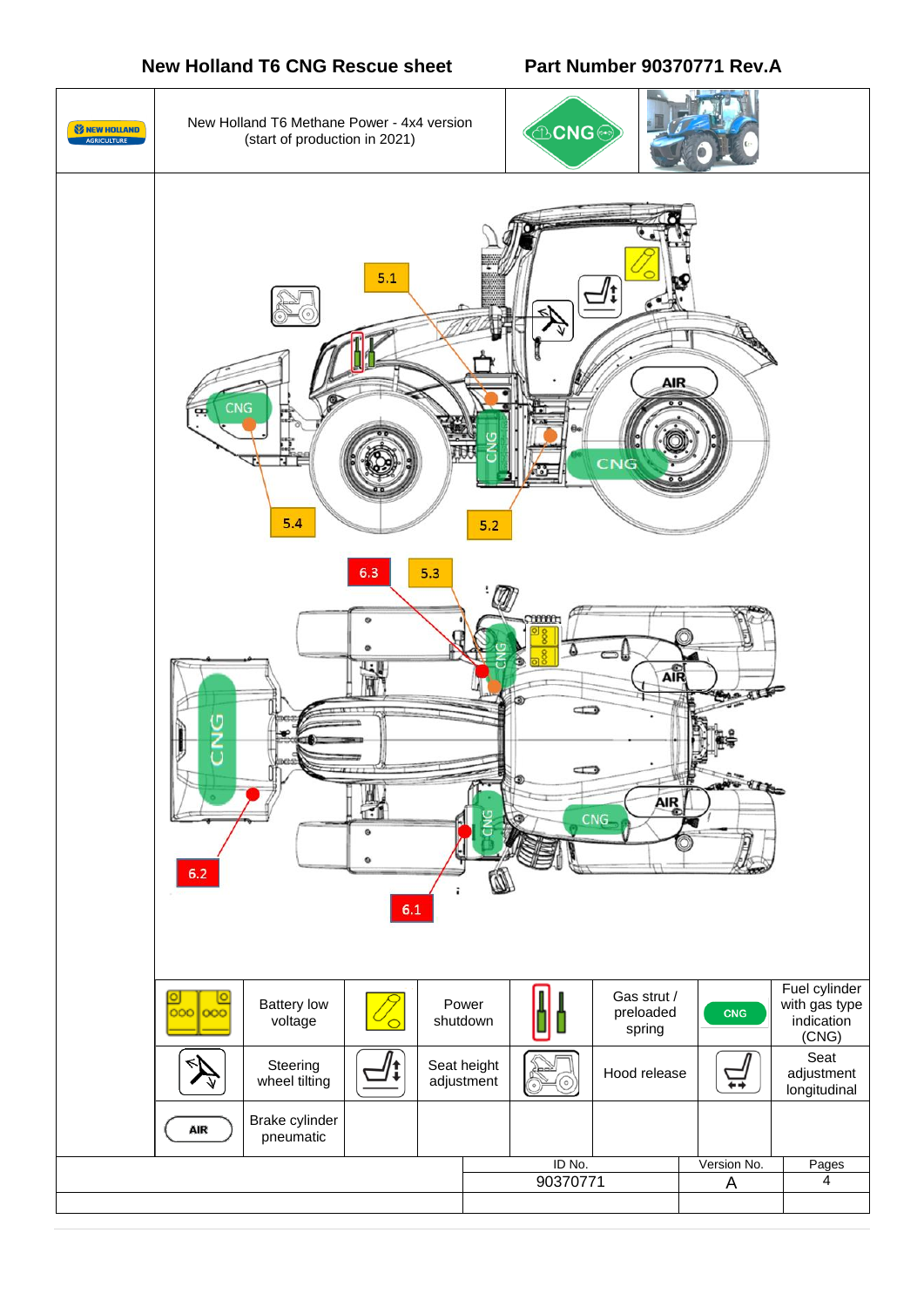



### 3. Disable direct hazards / safety regulations





Engine stop through the key close to the steering wheel inside the cab.

Automatic 12V battery disconnection switch (located on the rear RH C pillar inside the cab position 1) *Note: isolation may take up to 1 minute*.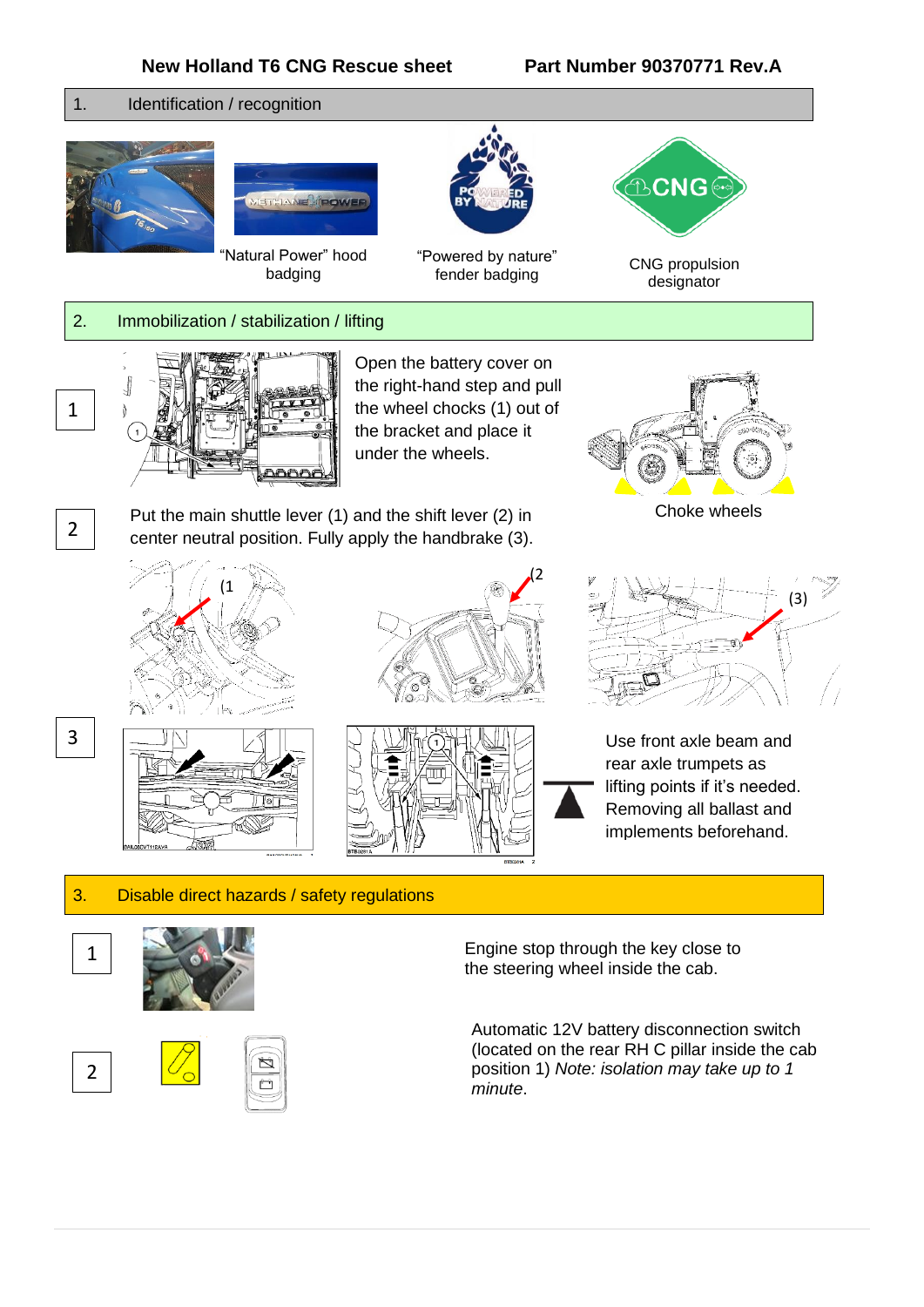#### 4. Access to the occupants









Driver seat height adjustment in the cab

Unlock lever (2) under steering wheel to tilt or loosen the center boss (1) for height

### 5. Stored energy / liquids / gases / solids







**CNG gas: Could be odorless, colourless and explosive**

(open in standard operation)  $\rightarrow$  close it in a clockwise direction to shut-off the fuel YELLOW manual gas valve on each CNG cylinder

Location on vehicle:

- 5.1 LH side below cab entrance 3 x cylinders valve access via fill door.
- 5.2 LH side in front of cab entrance 2x cylinders valve access via panel in cover
- 5.3 RH side below exhaust pipe 2x cylinders valve access via panel in cover

5.4 - Front of vehicle (Optional) – 3x cylinders valve access via panel in LH side Working pressure 200 bar each.

Each cylinder is equipped with manual valve, P-PRD and T-PRD

#### 6. In case of fire



CNG automatic overpressure and over temperature safety valves are located on every cylinder.

P-PRD: fuse (pressure) protection allowing the gas to be discharged safely in case of overpressure (340 bar).

- T-PRD: fuse (thermal) protection melting and allowing the gas to be discharged safely in case of fire on the vehicle, preventing cylinder explosions due to overpressure. (opening at 110±10°C)

Location of vent outlet on vehicle from T-PRD:

- 6.1 LH side below toolbox 5x cylinders venting
- 6.2 Front of vehicle (optional) 3x cylinders venting
- 6.3 RH side of vehicle below exhaust 2x cylinders venting



In case of fire, automatic overpressure and/or over temperature valves could work to stop rising pressure into the tank. In this case, a flare-up could be seen. The tanks will vent until totally empty (**no auto-close is permitted**).